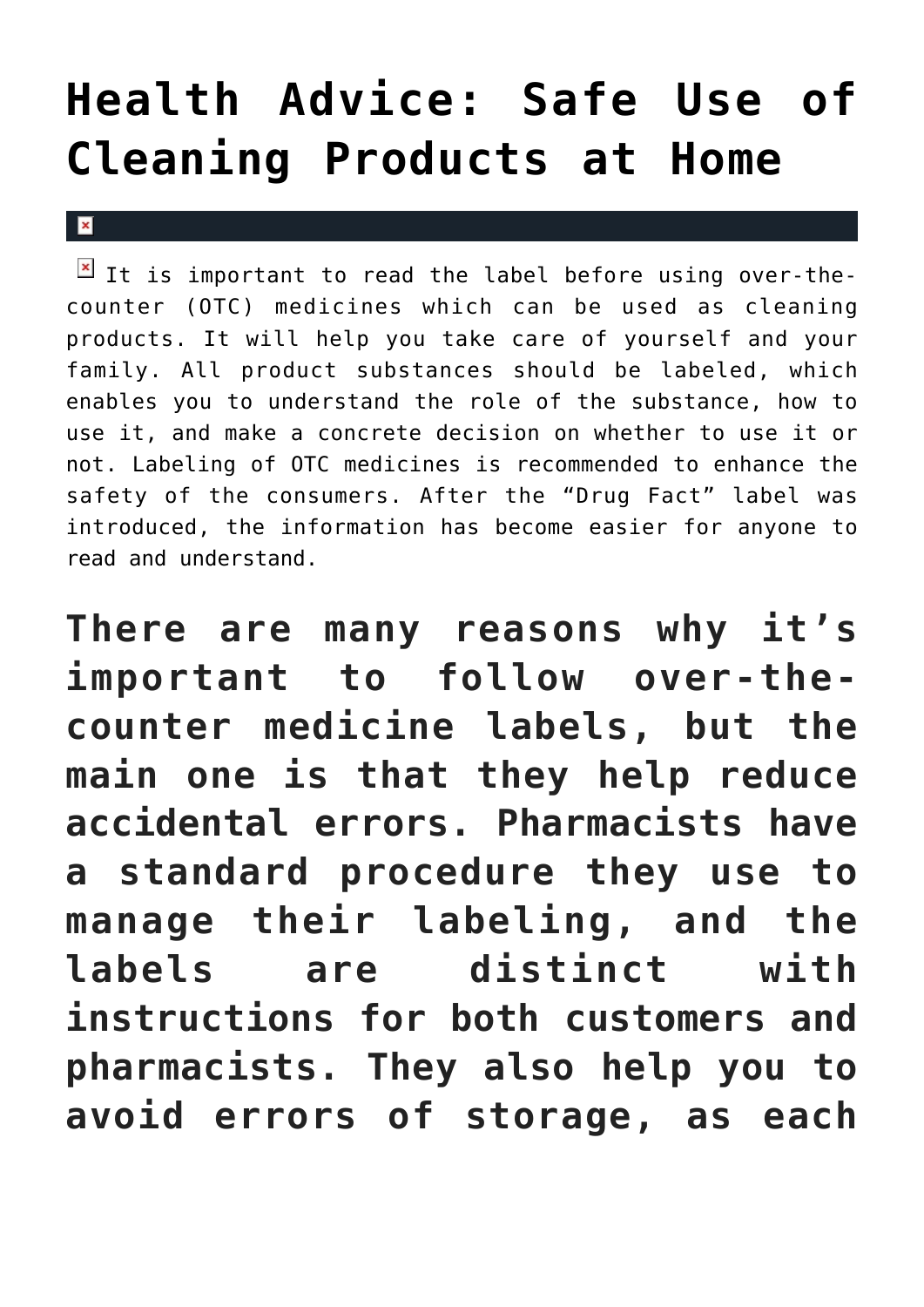## **drug has a required temperature it must be stored at to remain viable.**

### **Isopropyl Alcohol 70**

This substance, [isopropyl alcohol 70](https://www.usamedicalsurgical.com/70-isopropyl-rubbing-alcohol/), is a colorless liquid you can buy in a drug store. It is highly flammable and is used as a disinfectant killing all surface microorganisms. It is used to disinfect hands and equipment. You should handle it carefully and keep it out of the reach of children.

However, you should be careful about how you handle this product. It is a toxic substance, and your skin will quickly absorb it. Like other alcohol, it is flammable in the presence of an open flame, sparks, and heat. If you want to handle isopropyl in a working environment, ensure the substance does not come in contact with your skin. To avoid such injuries, wear protective clothing, including goggles and gloves. Your working area should also be well-ventilated. Isopropyl alcohol products used at home are less concentrated and toxic, compared to its counterpart for use commercially. Nevertheless, you should take the necessary precautions.

#### **Bleach**

Bleach is actively used in homes because it acts as a stain remover and disinfectant. However, it is not an excellent substance for general cleaning. Luckily, other cleaning substances are available.

When using bleaching chemicals at home, you should be careful, depending on the purpose you're using it. If you want to use it for cleaning, you should dilute it with water to ensure it is safe. However, if you're not washing manually, but with a machine, there is no problem; you can pour it into the machine. It will be diluted with water in the machine.

If you want to use bleach to clean surfaces, first clean the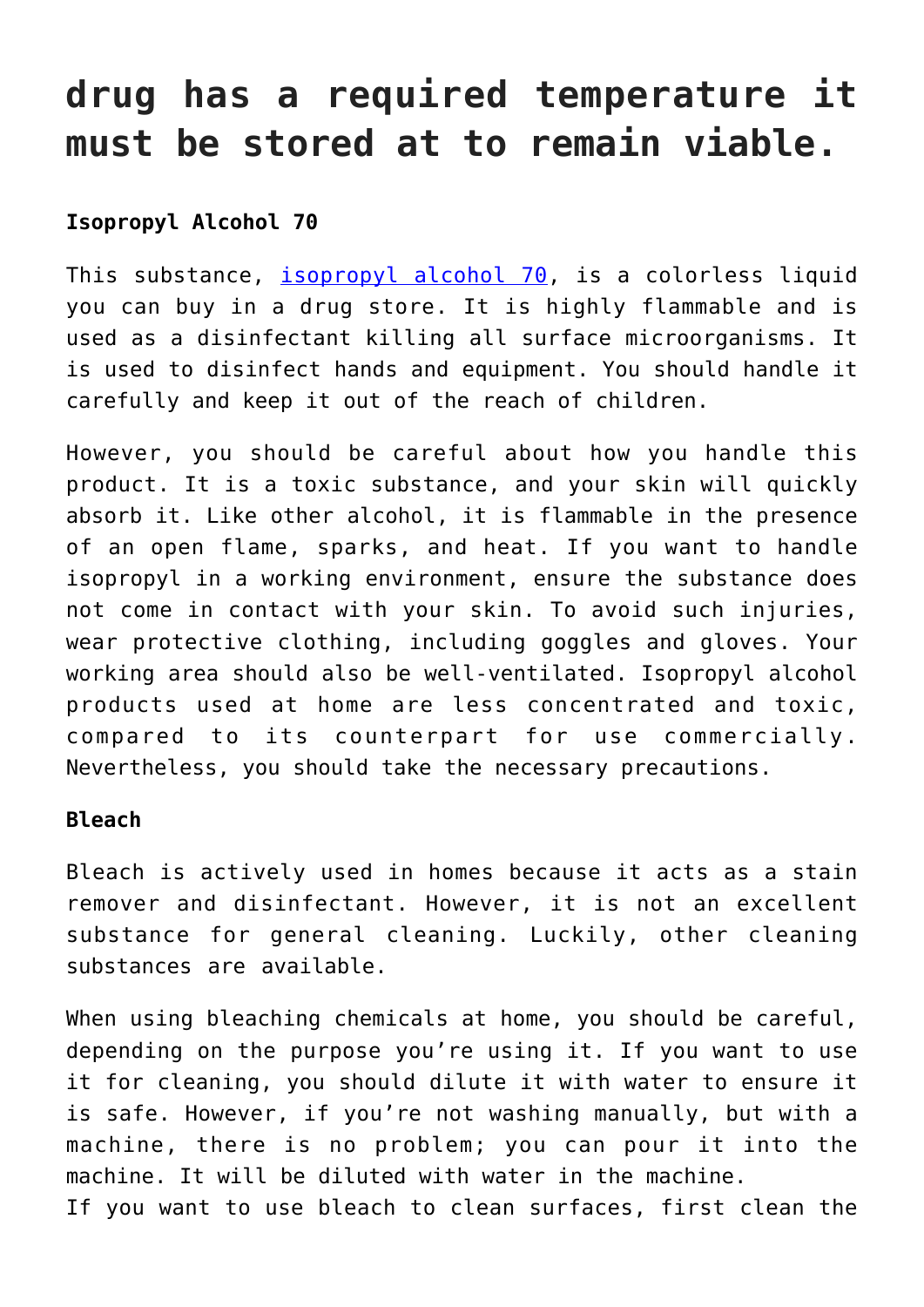surface before sanitizing. Use bleach and mix with water to disinfect clean places. After it has come into contact for about five minutes, you can rinse off to air dry.

Household cleaning products are made with chlorine bleach. However, there are also some other types of bleach, including peroxide bleach. Bleach is commonly used to whiten clothing, remove mildew, and mold. Therefore, to safely use bleach, dilute with water.

#### **Hydrogen Peroxide**

Hydrogen peroxide substance is another thing you should take precaution while using. It has a chemical compound H2O2 meaning it has two oxygen and two hydrogen atoms. When in pure form, hydrogen peroxide is pale blue.

Hydrogen peroxide is usually packed in a dark brown bottle. If packed in a colorless bottle, it will break down and form plain water after exposure to light, air, and heat. The decomposition does not affect only that. When "fizz" disappears, only plain water will remain. When you buy hydrogen peroxide, store it properly in a cool and dry space where children can't reach it. After opening the bottle, ensure you have used it within a month to get the best results. However, you can still use it within six months after you open it.

There are different ways to use hydrogen peroxide. An example is to clean your manicure and pedicure tools. Your tools, such as tweezers and eyelash curlers, will come into contact with bacteria and soil. When you dip them or run with hydrogen peroxide, it will sanitize the tools to prevent infections.

#### **Bottom Line**

Drugs and other chemical products should be stored appropriately. Some are highly flammable and will require a well-ventilated, cool, and dry place. The room you store your